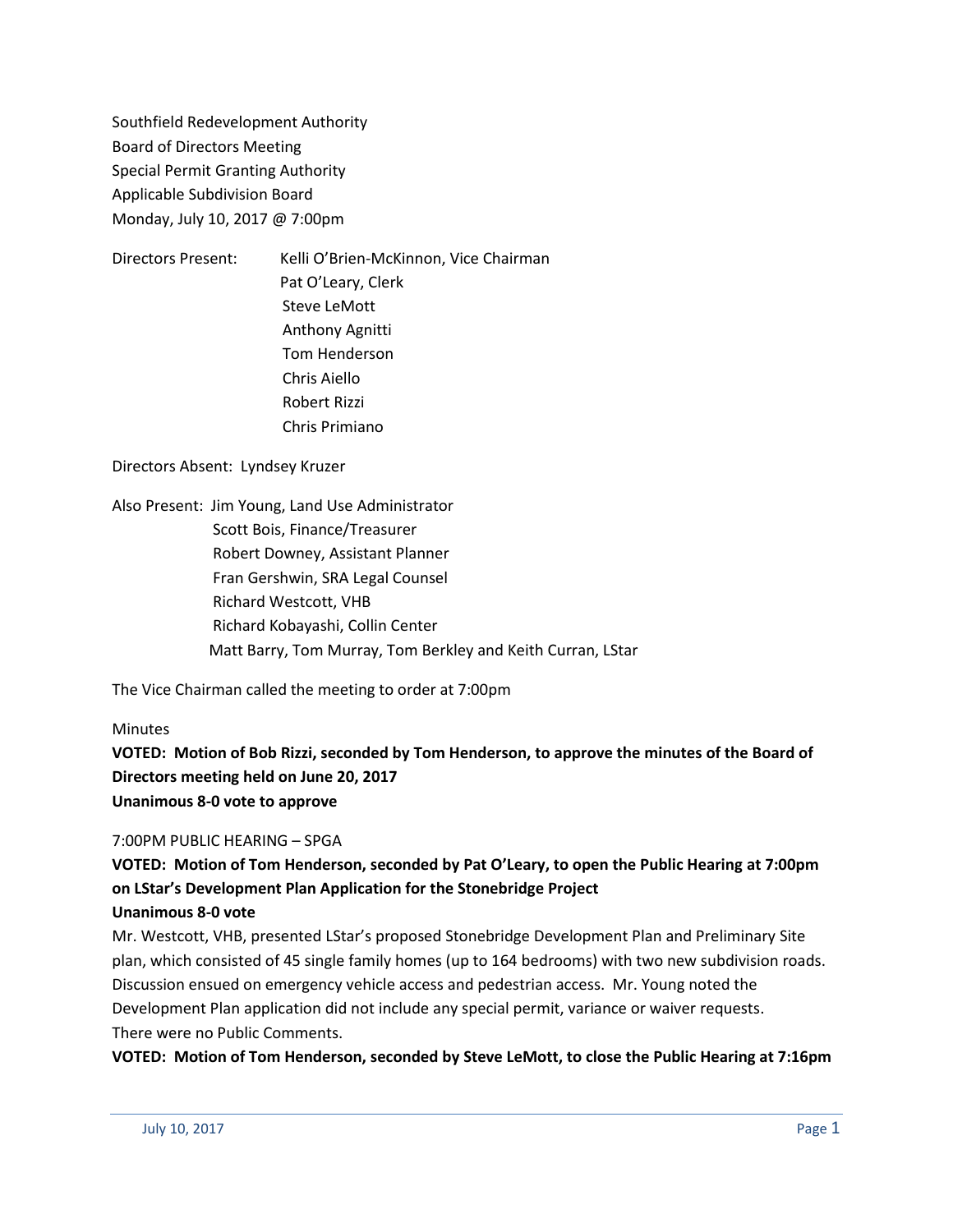#### **Unanimous 8-0 vote**

Board Measure 17-020

**VOTED: Motion of Tom Henderson, seconded by Chris Aiello, that the Special Permit Granting Authority approve, with conditions, the Development Plan Application for the Stonebridge project submitted by LStar Southfield, LLC**

**Unanimous 8-0 vote**

#### 7:05PM PUBLIC HEARING- ASB

## **VOTED: Motion of Tom Henderson, seconded by Anthony Agnitti, to open the Public Hearing at 7:18pm on LStar's Definitive Subdivision Plan Application for the Stonebridge Project Unanimous 8-0 vote**

Mr. Westcott presented LStar's proposed subdivision and infrastructure design plans for the Stonebridge project. Discussion ensued on utility connections, drainage easements, storm water management, fire hydrant placements, fire truck access and a new 12" force main. The Board was informed that Weymouth Fire Department deemed the hydrant locations and amended emergency access to be acceptable.

Mr. Young noted that LStar requested 4 waivers from the Subdivision Rules and Regulations:

Article III Section 3.1 (C) Water System Design

Article III Section 3.4 (S) (4) Easement Widths

Article III Section 3.6 (K)(2) Vertical Alignment of storm drains

Article IV Section 4.5 (A)(6) Street Tree spacing

Discussion ensued on narrow neighborhood streets, street lighting and separation of water/sewer lines. Mr. Young confirmed that Weymouth Planning & DPW approved the cost estimate of approximately \$3M for LStar's performance bond on this project.

Public Comments

Mrs. Parsons, Rockland, was informed that most storm water drainage would be collected in the catch basins on Memorial Grove Avenue to flow to the existing detention pond.

## **VOTED: Motion of Steve LeMott, seconded by Tom Henderson to close the Public Hearing at 7:40pm Unanimous 8-0 vote**

Board Measure 17-021

**VOTED: Motion of Tom Henderson, seconded by Steve LeMott, to approve the Waiver request for Article III Section 3.1.C Water System Design; to allow greater than 8 ft. of cover as per Exhibit 1 Unanimous 8-0 vote**

**VOTED: Motion of Tom Henderson, seconded by Bob Rizzi, to approve the Waiver request for Article III Section 3.4.S (4) Easements; to allow easement width in the eastern Utility Corridor, having 5 utilities, to be at least 28 feet wide**

**Unanimous 8-0 vote**

**VOTED: Motion of Tom Henderson, seconded by Chris Aiello, to approve the Waiver request for Article III Section 3.6 Stormwater Management, K. Alignment and Curvature (2) Vertical Alignment; to allow less than 36 inch cover over some drain pipes at their upstream end in order to connect to the**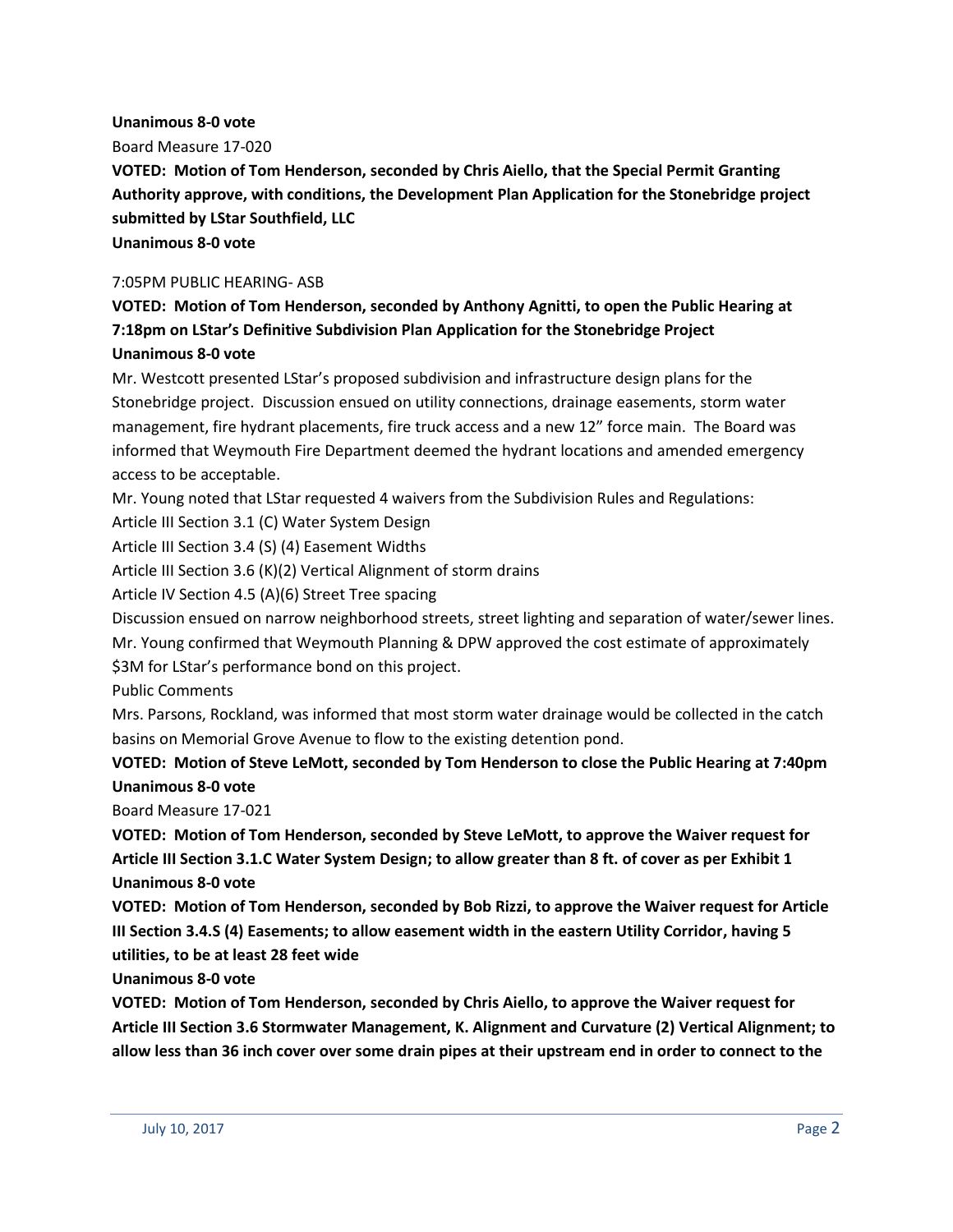# **main drain in Memorial Grove Ave.**

**Unanimous 8-0 vote**

**VOTED: Motion of Tom Henderson, seconded by Steve LeMott, to approve the Waiver request for Article IV Section 4.5.A (6) Narrow Neighborhood Streets; to allow one street tree per lot, due to street light spacing, utility services and driveways.**

**Unanimous 8-0 vote**

**VOTED: Motion of Tom Henderson, seconded by Steve LeMott, to approve with conditions the Application for Approval of a Definitive Subdivision Plan for Stonebridge submitted by LStar Southfield LLC** 

## **Unanimous 8-0 vote**

## EDC/PBC Boundary Adjustment Closing Documents

Ms. Gershwin, Burns & Levinson, attended the meeting to guide the Economic Development Conveyance (EDC) and Public Benefit Conveyance (PBC) land exchange process: 1) from SRA to LStar of 4.824 acres for development; and 2) from LStar to SRA of 13.005 acres to be added to PBC land. The National Park Service approved the EDC/PBC boundary adjustment. Mr. Young recommended approval of the closing documents as submitted.

Board Measure 17-022

**VOTED: Motion of Tom Henderson, seconded by Chris Aiello;**

**RESOLVED: That the Authority execute the following documents (in the forms presented to the Board) relating to certain agreements by and between the Authority (as reconstituted successor to the South Shore Tri-Town Development Corporation and LStar Southfield LLC ("LStar") f/k/a LNR South shore, LLC; Fifth Amendment to Agreement Granting Reciprocal Easements dated May 13, 2003, recorded with the Norfolk County Registry of Deeds (the "Norfolk Registry") and with the Plymouth County Registry of Deeds (the "Plymouth Registry"), as previously amended– Amendment No. 3 to Revenue Sharing Notice, recorded with the Norfolk Registry and the Plymouth Registry, as previously amended – Termination of Golf Course Restriction Agreement, recorded with the Norfolk Registr6y and the Plymouth Registry**

**RESOLVED: That, having received the approval of the National Park Service, AND, having previously approved the creation of certain parcels identified as Parcels A, B, D and F as shown on that certain plan entitled "Approval-Not-Required Plan of Land Boundary Adjustment Naval Air Station South Weymouth, MA", prepared by Surveying and Mapping Consultants, dated December 19, 2016, revised January 4, 2017 to be recorded with the Norfolk Registry (the "Plan'), pursuant to that certain Second Amended and Restated Disposition and Development Agreement dated as of May 13, 2015 by and between the Authority and LStar, notice of which is recorded with the Norfolk Registry and the Plymouth Registry, the Authority is authorized to effect a boundary line adjustment with LStar relating to parcels A, B, D & F, for minimal, nonmonetary consideration and specifically: (a) to accept from LStar the transfer of parcel A as shown on the plan, which parcel it shall encumber by certain restrictions required by the National Park Service (the "NPS Restrictions"), and to accept from LStar a deed and other instruments of conveyance conveying said parcel and related rights and property in**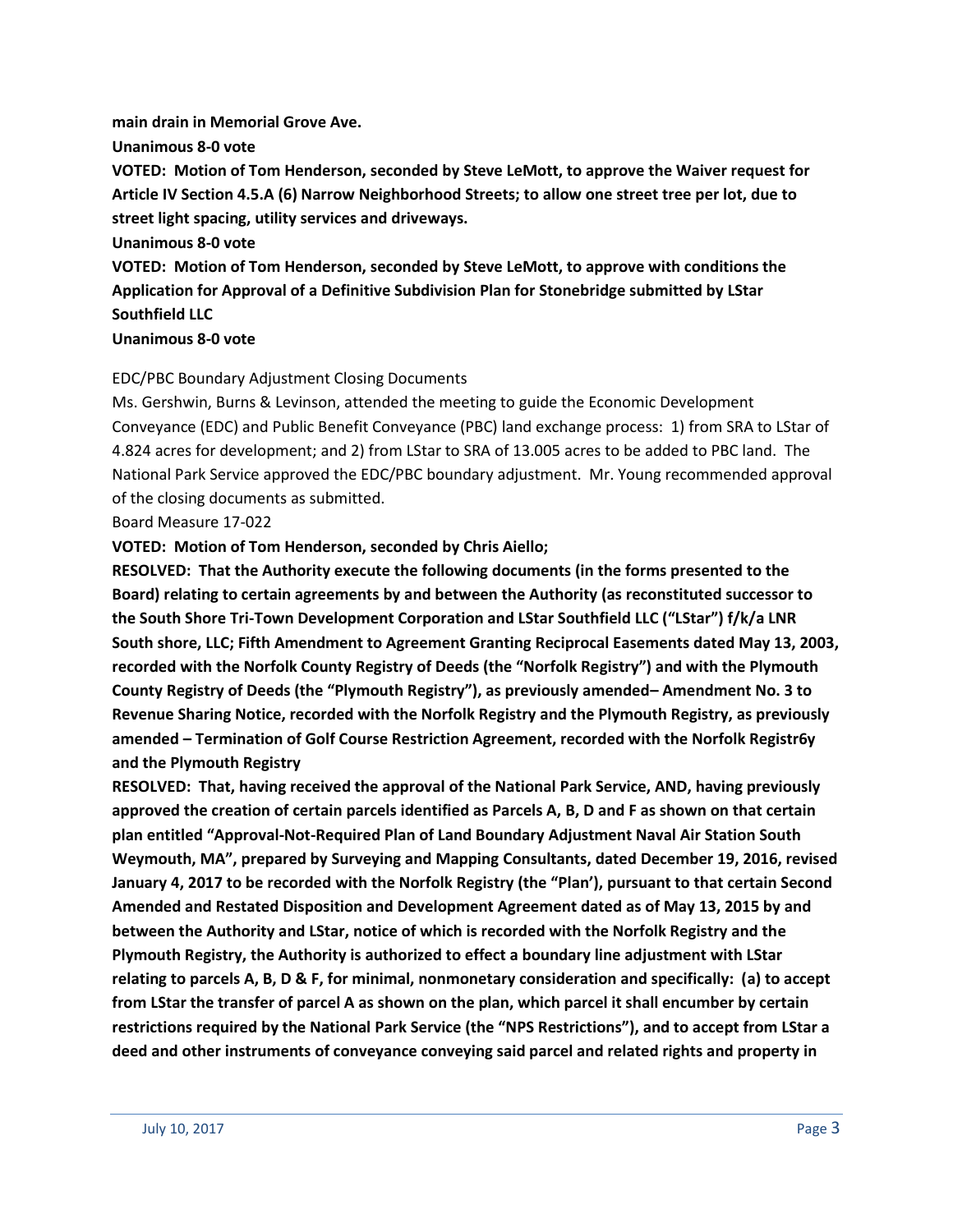**connection therewith (all such documents to be in the forms presented to the Board, and (b) to transfer to LStar Parcels B, D & F free from the NPS Restrictions, and to execute and deliver to LStar a deed and other instruments of conveyance conveying said parcels and related rights and property in connection therewith**

**RESOLVED: That, the Chairman and the Vice Chairman of the Board of Directors of the Authority, each acting individually, be and hereby are authorized and directed, in the name and on behalf of the Authority: (a) to sign, seal with the seal of the Authority, acknowledge if deemed advisable and deliver such documents, the execution thereof by the signer on behalf of the Authority conclusively to evidence that the provisions thereof are satisfactory to the Authority and that such documents so executed are the documents herby authorized, (b) to accept delivery of those documents necessary to effectuate the transactions contemplated by the foregoing resolutions, and (c) to take such other actions as the respective officer or officers so acting shall, as conclusively evidenced by their doing any of the things or taking any of the actions hereby authorized, deem necessary or desirable to be done or taken to carry out the transactions contemplated by the foregoing resolutions. Unanimous 8-0 vote**

Phase 1A Definitive Subdivision Plan Performance Bond Reduction

Mr. Young noted LStar provided a current punch list and cost estimate for remaining work in Phase 1A. The estimate included funds for contingency, inflation and construction management costs. Ms. O'Leary was informed that Weymouth DPW concurred via email with the punch list and cost estimate. Mr. Young recommended approval of the bond reduction. Board Measure 17-007

**VOTED: Motion of Tom Henderson, seconded by Anthony Agnitti, that the Applicable Subdivision Board approved a reduction of Bond #K08619463 dated October 16, 2012 for the Phase 1A Definitive Subdivision Plan to \$201,376 and hereby authorized the Chairman or Vice Chairman to execute the bond reduction rider**

**Unanimous 8-0 vote**

## LIFOC Alterations Requests

Mr. Young noted LStar advanced design plans for two roadway projects, Shea Drive and Market Street, portions of which were located on property owned by NAVY. The request for alterations was similar in form to other LIFOC requests to NAVY.

Board Measure 17-026

**VOTED: Motion of Tom Henderson, seconded by Chris Primiano, that the Board of Directors approve the proposed Alteration Requests to the NAVY for LStar's Shea Drive and Market Street Projects Unanimous 8-0 vote**

Mr. Henderson departed the meeting at 8:00pm

#### Executive Director Job Description

A lengthy discussion ensued on the Executive Director job description. The Board reached consensus. Mr. Kobayashi indicated the job would be posted at Mass Municipal Association and with professional